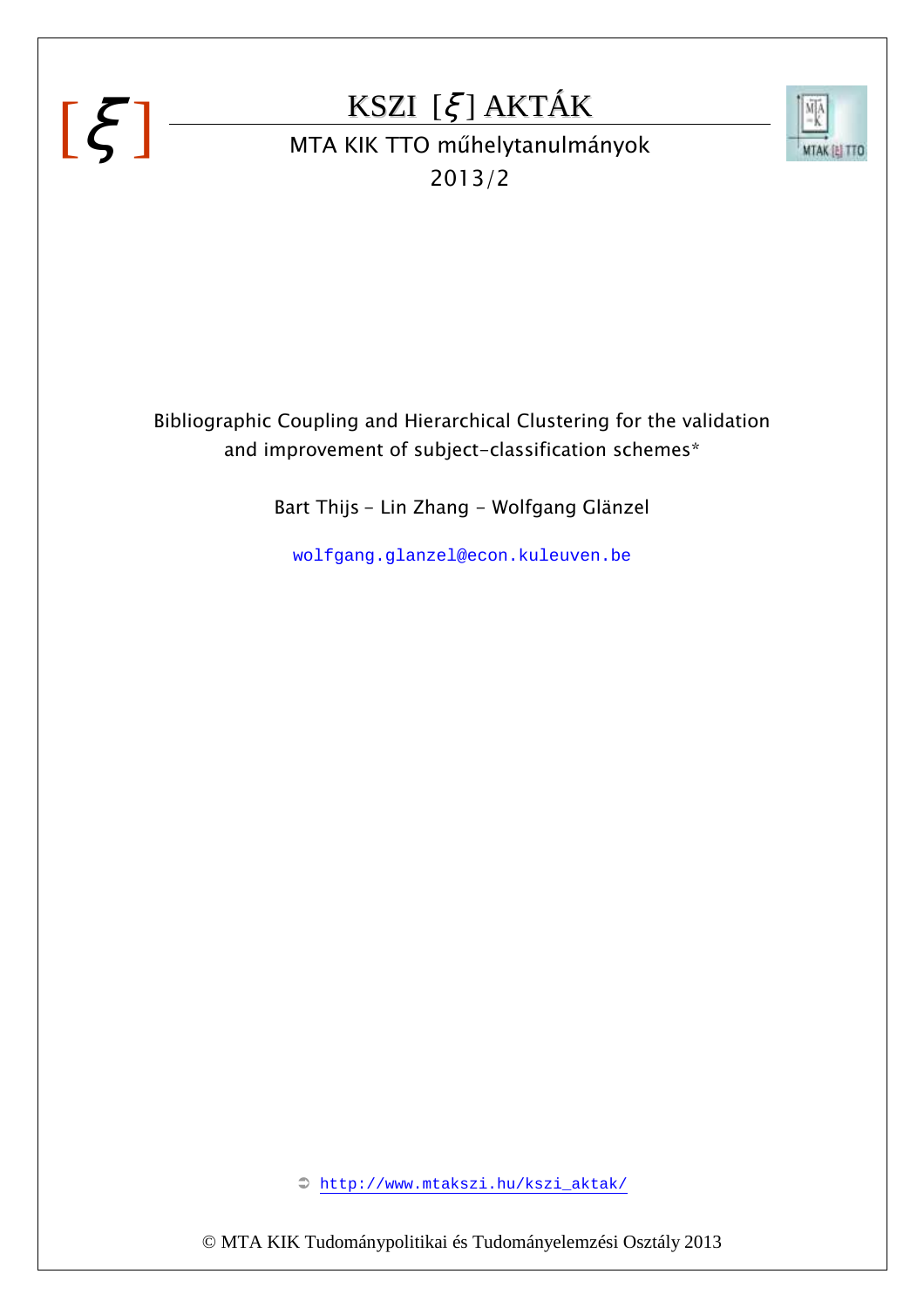#### Bibliographic Coupling and Hierarchical Clustering for the validation and improvement of subject-classification schemes<sup>\*</sup>

Bart Thijs<sup>1</sup>, Lin Zhang<sup>2</sup> and Wolfgang Glänzel<sup>1,3</sup>

*<sup>1</sup>KU Leuven, ECOOM and Dept. MSI, Leuven (Belgium) <sup>2</sup>Department of Management & Economics, North China University of Water Conservancy and Electric Power, Zhengzhou, (China)* 

*<sup>3</sup>Library of the Hungarian Academy of Sciences, Dept. Science Policy & Scientometrics, Budapest (Hungary)* 

#### **Abstract**

An attempt is made to apply bibliographic coupling to journal clustering of the complete Web of Science database. Since the sparseness of the underlying similarity matrix proved inappropriate for this exercise, second-order similarities have been used. Only 0.12% out of 8,282 journals had to be removed from the classification as being singletons. The quality at three hierarchical levels with 6, 14 and 24 clusters substantiated the applicability of this method. Cluster labelling was made on the basis of the about 70 subfields of the Leuven-Budapest subject-classification scheme that also allowed the comparison with the existing two-level journal classification system developed in Leuven. The further comparison with the 22 field classification system of the Essential Science Indicators does, however, reveal larger deviations.

#### **Introduction**

 $\overline{a}$ 

The issue of subject classification and the creation of coherent journal sets has been a major topic in our field since the seventies (see e.g., Narin et al., 1972; Narin, 1976). The development of computerised methods and the availability of large datasets have shifted the attention from mapping small or single disciplines to the generation of global science maps (Garfield, 1998). Data available from Thomson Reuters' Journal Citation Reports (JCR) has been used by several authors (Bassecoulard and Zitt, 1999; Leydesdorff, 2004). Unlike in Thomson Reuters' Web of Science (WoS) database, where citations are determined for each paper individually, in the JCR citation data are based on journal information in the papers' reference lists and therefore aggregated to the journal level. However, also WoS data was used at the level of individual publications for the generation of global maps. Jarneving (2005) applied bibliographic coupling to map and to analyse the structure of an annual volume of the Science Citation Index. Janssens et al. (2008; 2009) used a combination of cross-citations and a lexical approach to map journals. Zhang et al. (2010) validated this approach. This paper builds on prior attempts to classify journals relying on computerised techniques. In this study we take a different approach and attempt to build a network among journals based on bibliographic coupling similarities.

The advantage of bibliographic coupling is that there is no delay for the calculation of the link between publications or journals as all data needed are present upon publication or indexing in the database. This also means that link between documents, once established will remain constant over time. Sharing this property with text-based method, new mappings of journals based on bibliographic coupling are able to reflect the current situation as soon as the underlying documents are indexed in the database. However, for this paper and the

<sup>\*</sup> Paper to be presented at the  $14<sup>th</sup>$  International Conference on Scientometrics and Informetrics (15–19 July, 2013), Vienna (Austria)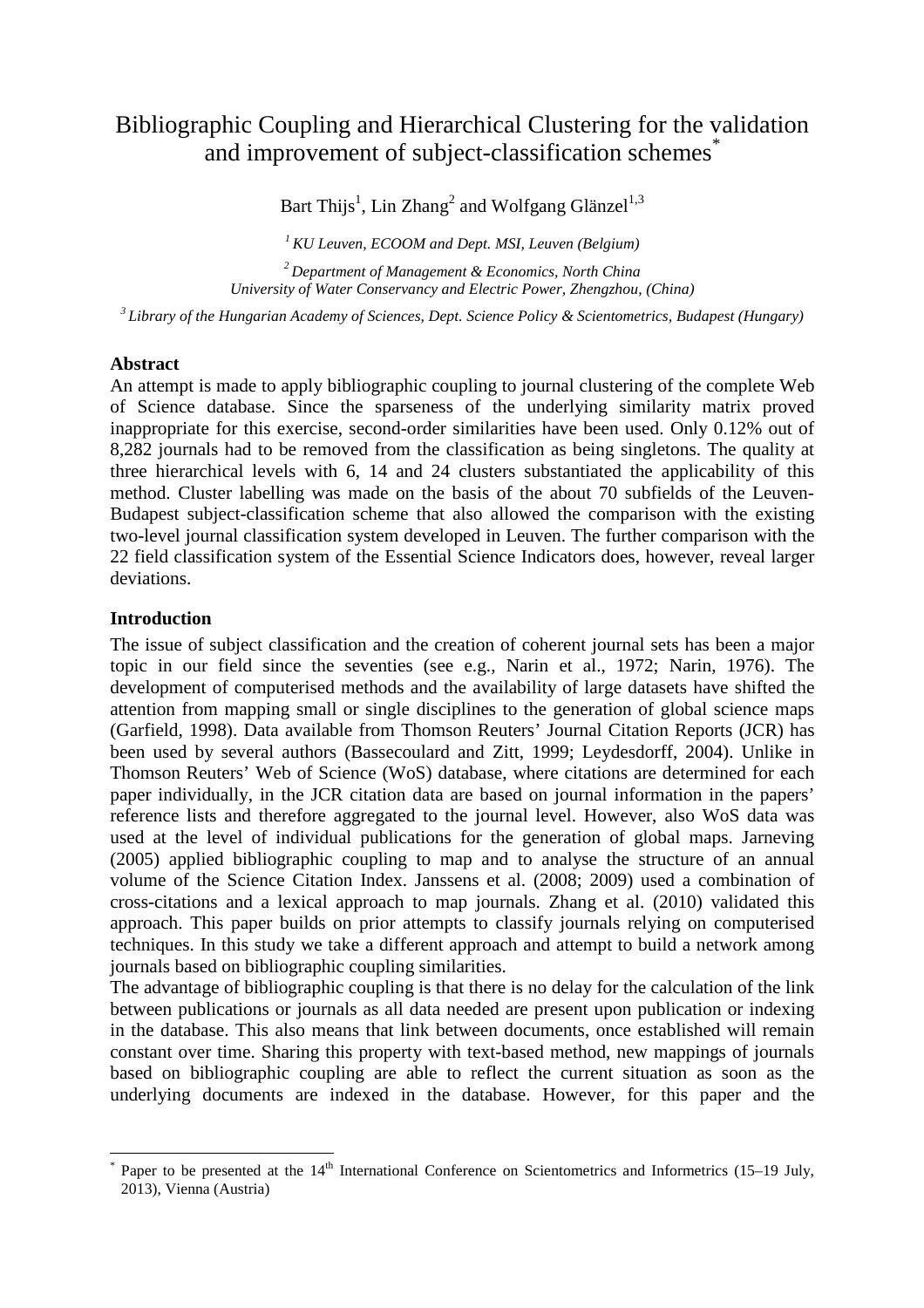development and validation of our methodology we use the 2006-2009 publications set to be able to relate our results to those of previous exercises.

In contrast to the above-mentioned advantages of bibliographic coupling, this method has one drawback which is shared with other citation-based approaches such as co-citation analyses.This disadvantage is a result of the very sparse nature of the link matrix (Janssens, 2007; Janssens et al., 2008). The overwhelming number of document pairs does not share any reference at all and thus a large number of zeros occur in the similarity matrix. This deteriorates the quality of the subsequent clustering and may result in an unrealistic large number of singletons (cf. Jarneving, 2005). As cross-citation data suffers from the same problem, Janssens et al. (2008) introduced a hybrid approach, where they combined citationbased with lexical similarities.

Another solution to overcome the sparseness problem is the use of second order similarities (Janssens, 2007; Ahlgren & Colliander, 2009; Thijs et al., 2013). The objective of the present paper is to demonstrate the applicability of bibliographic coupling as link measure in the mapping of journals as well as to compare the results with those of previous cross-citation and hybrid citation-text based studies.

#### **Data sources**

A set of journals was compiled from the Web of Science database (SCI-Expanded, SSCI and AHCI). All journals covered in this database between 2006 and 2009 with at least 100 publications in this period are taken into account. This resulted in a set of 8282 journals. For the calculation of the bibliographic coupling between journals we took the following approach. In total more than 134 million references in 4,753,892 publications could be processed on the basis of uniquely coded reference items. All data was uploaded into an *Oracle* database and regular *SOL* was used to query for joint references between journals. Analyses are run in *Matlab* and visualizations are made with *Gephi* (Bastian et al., 2009).

#### **Methods**

This section describes the choices that have been made for our journal mapping. In order to enhance comparability with the earlier studies (Janssens et al., 2009; Zhang et al., 2010) we adopted the same clustering technique, namely Ward's hierarchical clustering. A short description of this method will follow later. The goal of this paper is, however, to make it possible to create a mapping based on bibliographic coupling and covering all selected journals.

Analogously to document mapping based on bibliographic coupling, all items that appeared in the reference lists of papers published in the journal are taken into account., As references appear only once in the reference list of a paper, a binary approach was chosen assigning the values 0 or 1 according as the reference was shared or not by the two papers. We followed the same principle for journals since weighting according to multiple occurrences of shared references at the journal level resulted in just marginal deviations from the binary approach. Figure 1 presents an example of reference links between two journals. Journal *A* has published 3 articles with six references in total but two papers refer to the same article (*R*4). Journal *A* has thus 5 distinct references. Journal *B* has 4 papers with six references in total, each pointing at a distinct publication. Journal *A* and *B* share 3 distinct references.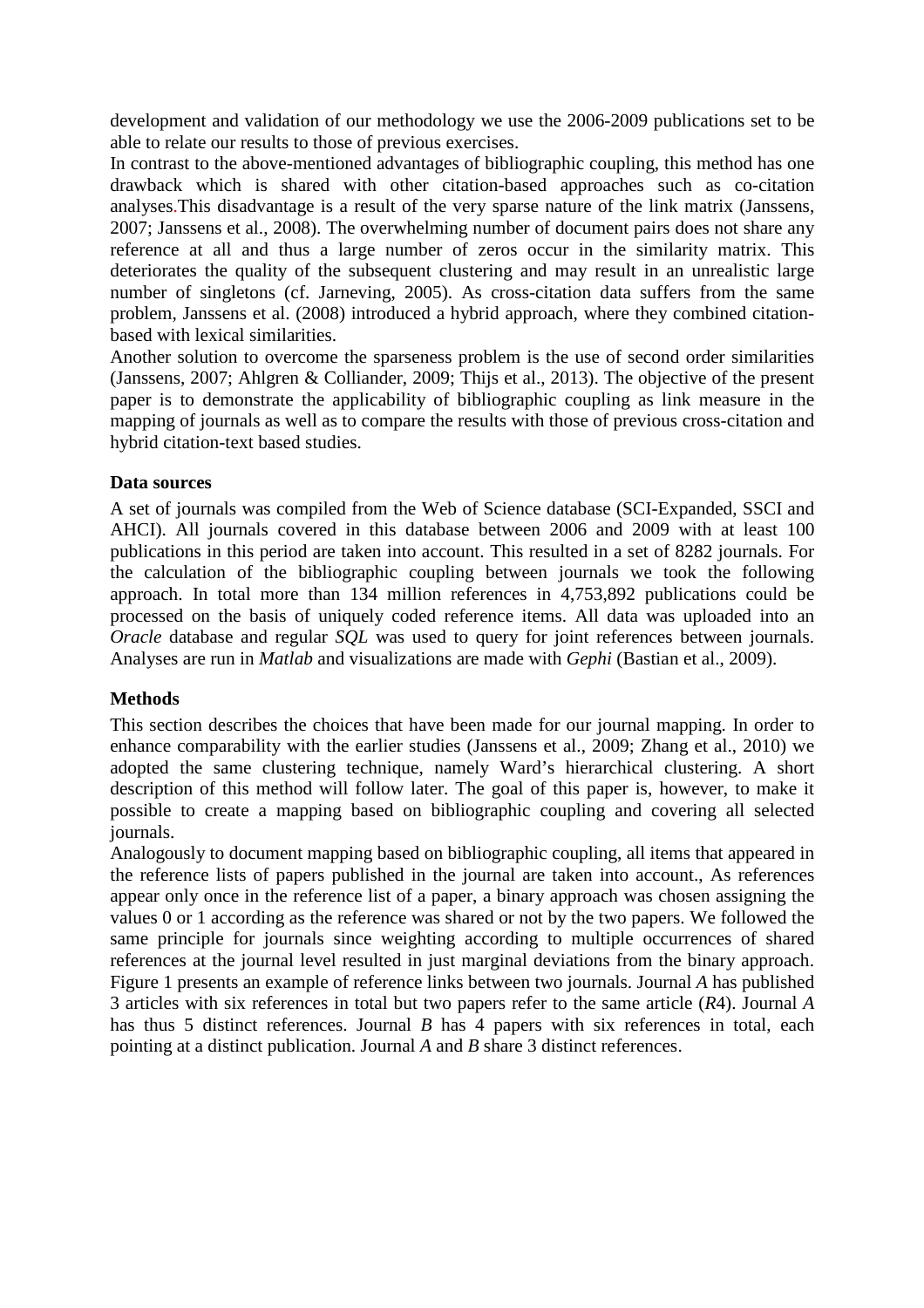

**Figure 1. Graphic representation of bibliographic coupling between journals** 

To express the strength of a link between two journals we calculated a first order similarity based on Salton's cosine measure. The mathematical derivation and interpretation of this similarity measure in the framework of a Boolean vector space model can be found in (Sen & Gan, 1983; Glänzel & Czerwon, 1996). As bibliographic coupling tends to produce very sparse similarity matrices we applied a second order similarity to reduce this effect. While the first-order similarity is based on the angle between two reference vectors, the second-order similarity is calculated as the cosine of the angle of two vectors holding the first order similarity between two journals. After the calculation of the second-order similarities, ten journals were removed from the set as they appeared to be singletons without any link to the other journals in the set. The network thus included 8272 journals in total.

Hierarchical clustering with Ward's agglomeration method was used to create a hard clustering of all the journals. Given the rather limited set of entities to be clustered, Ward's method already proved its validity in many studies. This method does not provide any automated optimum number of clusters so that the decision was made on the basis of the dendrogram and the silhouette statistics (Rousseeuw, 1987). As Ward assumes distance measures instead of similarities we converted the similarities to distances before clustering.

#### **Results**

In this section we present the results of the clustering and discuss the validity of the partitioning of journal set. As pointed out in the previous section, a dendrogram and a silhouette-value plot were used to select an appropriate number of clusters. The two diagrams are presented in Figure 2 and Figure 3. Three different levels were chosen. The dendrogram holds strong arguments for a six cluster partitioning while the silhouette plot shows a first peak at 7 clusters. For the highest hierarchical level in the following analysis we use the six cluster solution. At a lower level, the silhouette plot suggests the solutions with 14 and 24 clusters, respectively. Both will be described in subsequent subsections.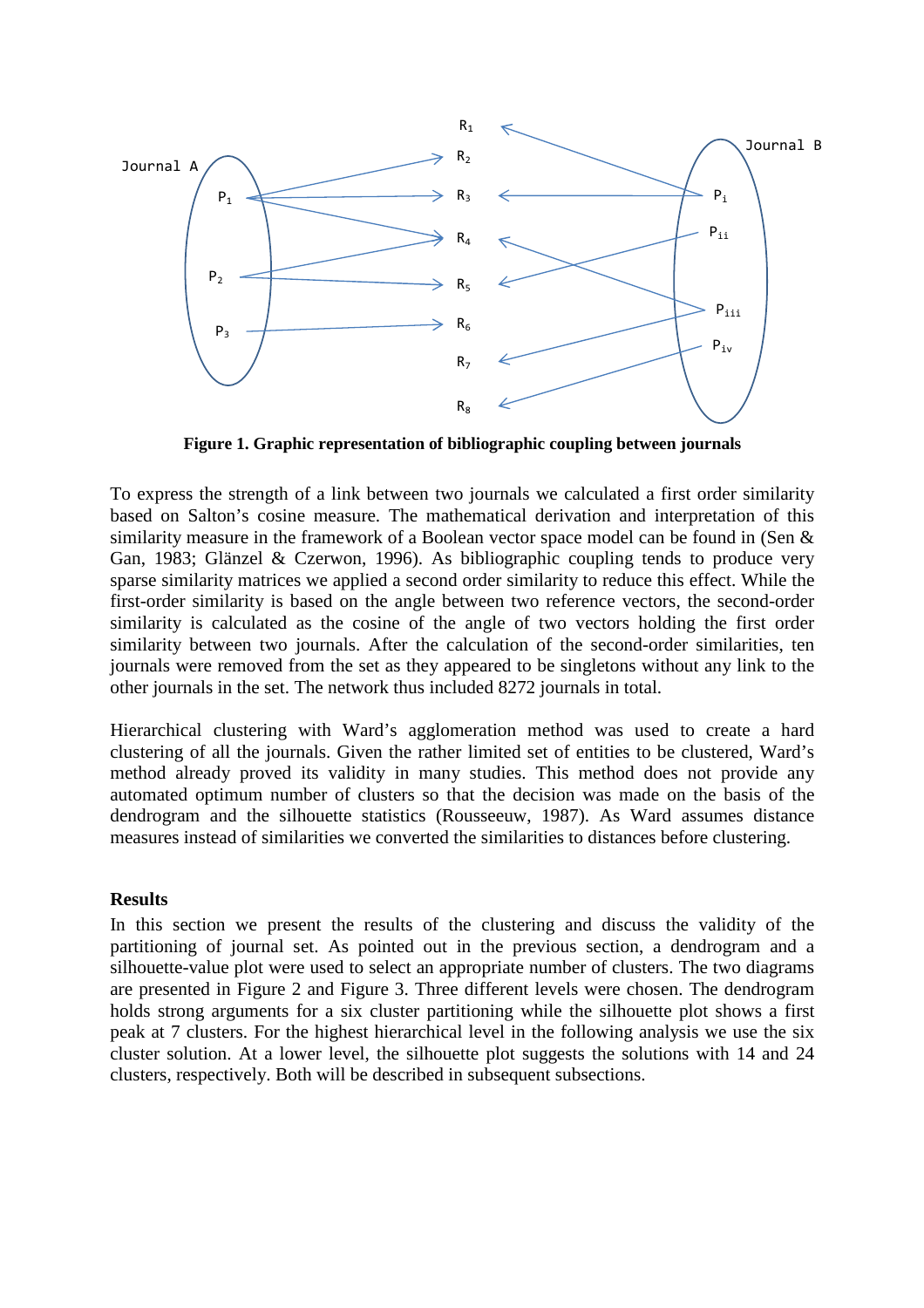

**Figure 2. Dendrogram for hierarchical clustering of the 8272 journals based on Ward's method [Data sourced from Thomson Reuters Web of Knowledge]** 



**Figure 3. Mean Silhouette values for solutions of 2 up to 25 clusters, with local maxima at 7, 14 and 24 clusters [Data sourced from Thomson Reuters Web of Knowledge]** 

For the evaluation of the specific cluster solution we can rely on the silhouette graphs presented in Figure 4. Each graph presents the silhouette values of the journals in the respective cluster. For each journal a silhouette value is calculated. These values range between 1 and -1 where positive values indicate an appropriate clustering of the journals. Journals are grouped by cluster and ordered from highest silhouette value to lowest. As a consequence the graph gives a good profile of the quality of each cluster. A larger area at the positive side of the vertical axis thus represents a better partitioning. The most favourable situation is found in the six-cluster solution. Here most journals are assigned to the appropriate cluster and only the second cluster has a larger share of negative values (cf. leftmost diagram in Figure 4).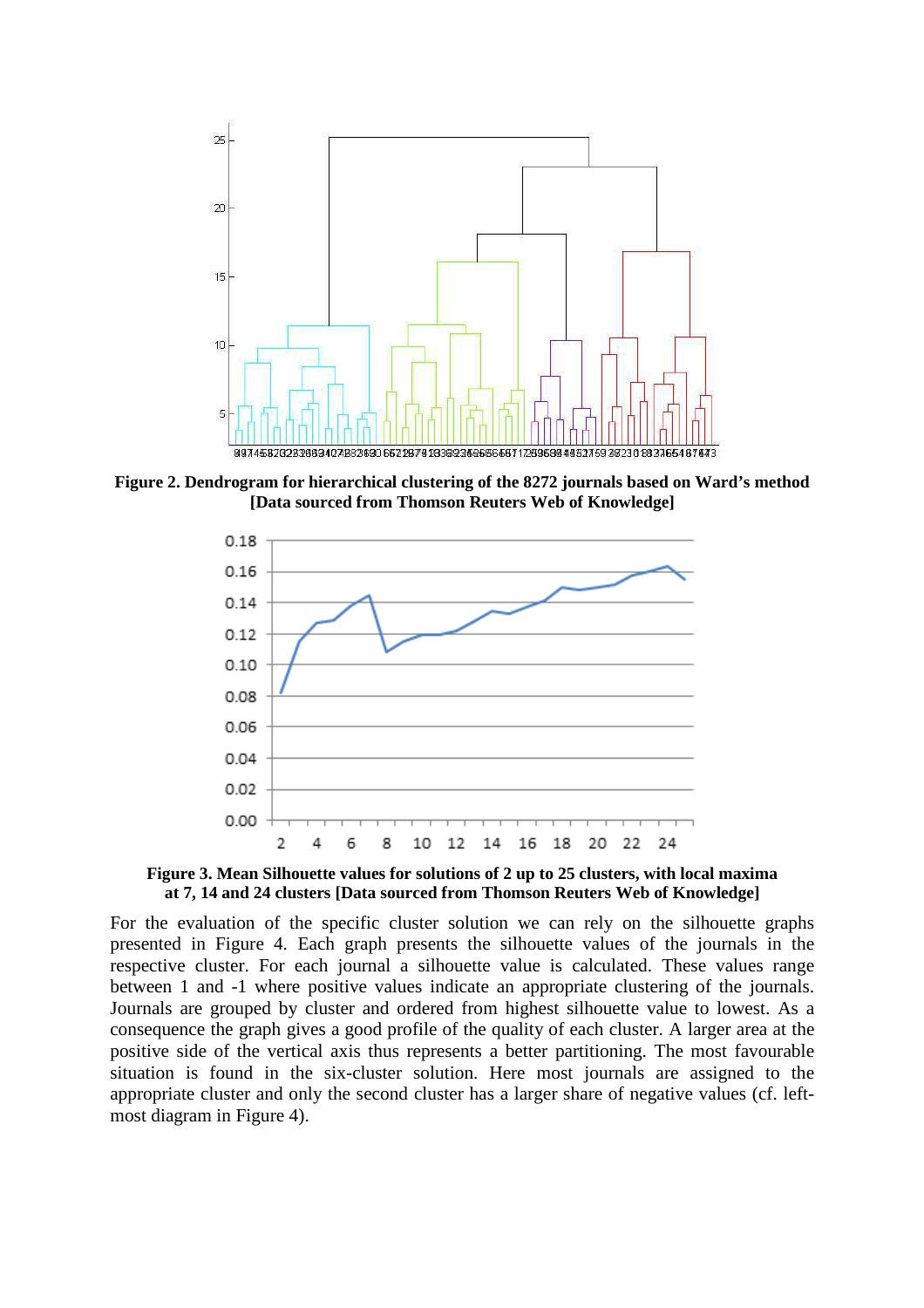

**Figure 4 Silhouette values of three distinct clustering solutions with 6, 14 and 24 groups (from left to right) [Data sourced from Thomson Reuters Web of Knowledge]** 

#### *Cluster Description*

Unlike in lexical or hybrid citation-textual methods, where clusters can be labelled and described using the textual component, e.g., the best terms or keywords, pure citation-based approaches are put at a severe disadvantage if the content of the clusters have to be described. In order to find an acceptable solution, we decided to use the journal-based subjectclassification scheme developed in Leuven (Glänzel & Schubert, 2003). This solution proved most advantageous since both clustering and classification scheme are based on journal assignment. Table 1 presents the hierarchical structure of the three level partitioning. For each cluster the number of journals is mentioned. The labels for the higher levels can be deduced from the lowest level. These labels are taken from the Leuven classification system . The label from the most prominent subject category has been assigned to the corresponding cluster.

Another way to describe the cluster is by using core journals. This notion can be analogously defined as core documents introduced by Glänzel & Czerwon (1996) and extended by Glänzel & Thijs (2011). In this particular application, a core journal can be identified as journal with at least *n* links with other journals of at least a given strength *r* on the second order similarity measure. For the identification of core journals in each cluster we set the number of strong links to at least half the set of journals in the cluster. As we are using second order similarities this choice is not unreasonable. The value of the strength is chosen such that 12 journals within each cluster comply with both criteria. This means that for more dense clusters the choice of appropriate *r*-value is higher than in clusters where the journals are not as strongly linked. Cluster 21 labelled as 'Arts & Humanities' is such a cluster where a lower value of *r* was required to retain twelve journals. This is a result of the specific citation behaviour in the humanities, where citations play a somewhat different role than in the sciences (cf. Glänzel & Thijs, 2011). A list of selected core journals for each cluster is given in Table 2.

Concerning the results, two striking observations could be made. Above all, chemistry is at each level a separate cluster. One might expect that at the highest level, chemistry is merged with Physics but we found different patterns. The second noteworthy observation concerns cluster 17 (Public Health & Nursing). This is a cluster within the 'Psychology – Neuroscience' cluster at the highest, six-cluster level. In other partitions or subject classification systems this is attributed to Non-Internal Medicine.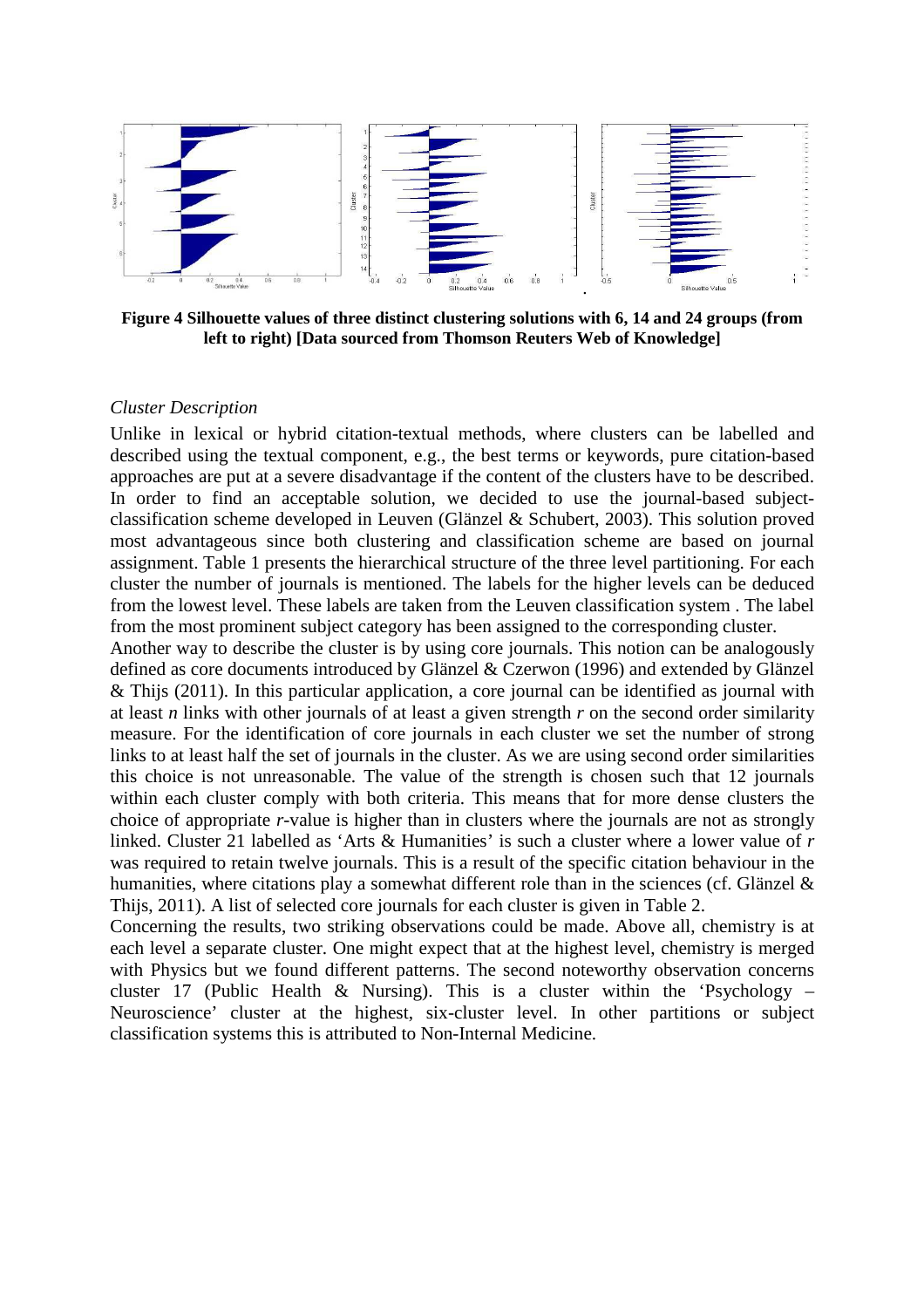| l(6)         | n(6)       | l(14)        | n(14)      | l(24)                   | n(24)     | Leuven subfield                                |  |  |  |  |  |  |  |  |
|--------------|------------|--------------|------------|-------------------------|-----------|------------------------------------------------|--|--|--|--|--|--|--|--|
| I            | $n = 691$  | $\mathbf n$  | $n = 691$  | 24                      | $n = 691$ | Chemistry; Material Science                    |  |  |  |  |  |  |  |  |
|              |            | $\mathbf c$  | $n = 268$  | 19                      | $n = 268$ | Geosciences; Geography                         |  |  |  |  |  |  |  |  |
|              |            |              |            | 15                      | $n = 226$ | Physics; Astronomy & Astrophysics;             |  |  |  |  |  |  |  |  |
|              | $n=1704$   | $\mathbf d$  | $n = 632$  | 16                      | $n = 406$ | <b>Engineering</b> ; Classical Physics         |  |  |  |  |  |  |  |  |
| $\mathbf{I}$ |            | $\bf k$      | $n = 272$  | 22                      | $n = 272$ | <b>Pure Mathematics</b>                        |  |  |  |  |  |  |  |  |
|              |            | 1            | $n = 532$  | 1                       | $n = 80$  | Statistics & Probability                       |  |  |  |  |  |  |  |  |
|              |            |              |            | $\boldsymbol{2}$        | $n = 452$ | <b>Computer Science; Applied Mathematics</b>   |  |  |  |  |  |  |  |  |
|              |            |              | $n = 487$  | 7                       | $n = 207$ | Neuroscience; Neurology                        |  |  |  |  |  |  |  |  |
| Ш            | $n = 1285$ | g            |            | 8                       | $n = 280$ | Psychology; Psychiatry                         |  |  |  |  |  |  |  |  |
|              |            | h            | $n = 798$  | 17                      | $n = 381$ | Public Health; Nursing                         |  |  |  |  |  |  |  |  |
|              |            |              |            | 18                      | $n = 417$ | Social Psychology; Therapy; Counseling         |  |  |  |  |  |  |  |  |
|              |            | i            | $n = 428$  | 21                      | $n = 428$ | Arts & Humanities                              |  |  |  |  |  |  |  |  |
|              |            |              |            | 3                       | $n=170$   | Management; Marketing; Innovation              |  |  |  |  |  |  |  |  |
| IV           | $n = 1128$ | j            | $n = 700$  | $\overline{\mathbf{4}}$ | $n = 337$ | Sociology; Social & Political Sciences;<br>Law |  |  |  |  |  |  |  |  |
|              |            |              |            | 11                      | $n = 193$ | Economics; Accounting;                         |  |  |  |  |  |  |  |  |
|              |            | $\mathbf e$  | $n = 492$  | 20                      | $n = 492$ | <b>Biology</b>                                 |  |  |  |  |  |  |  |  |
| V            | $n = 1032$ |              |            | 9                       | $n = 225$ | Agriculture; Plant Science                     |  |  |  |  |  |  |  |  |
|              |            | f            | $n = 540$  | 10                      | $n = 315$ | Microbiology; Biotechnology; Food<br>Science   |  |  |  |  |  |  |  |  |
|              |            |              |            | 5                       | $n = 137$ | Veterinary Sciences; Animal Sciences           |  |  |  |  |  |  |  |  |
|              |            | a            | $n=712$    | 6                       | $n = 251$ | Immunology; Respiratory Medicine               |  |  |  |  |  |  |  |  |
|              |            |              |            | 12                      | $n = 324$ | Non-Internal Medicine;                         |  |  |  |  |  |  |  |  |
| VI           | $n = 2432$ | $\mathbf b$  | $n = 1007$ | 13                      | $n = 432$ | Haematology; Oncology; Surgery;<br>Radiology   |  |  |  |  |  |  |  |  |
|              |            |              |            | 14                      | $n = 575$ | Internal Medicine; Cardiovascular<br>Medicine  |  |  |  |  |  |  |  |  |
|              |            | $\mathbf{m}$ | $n=713$    | 23                      | $n=713$   | Biosciences; Biomedical Research               |  |  |  |  |  |  |  |  |

**Table 1. Hierarchical structure of the three level partitioning with labels** *l(i)* **and number of journals** *n(i)* **according to the level with 6, 14 and 24 clusters [Data sourced from Thomson Reuters Web of Knowledge]** 

#### *Cluster Structure*

To visualise relations between the 24 clusters we created an additional map. Figure 5 shows these relations. The link between the clusters is based on bibliographic coupling. Also for this map we used a binary approach just as we did for the journals. The map was drawn in *Gephi* using the 'Force Atlas 2' layout method. The thickness of the link represents the similarity. The colours represent the six cluster solution. Here we see the central position of the chemistry cluster between physics, biology and life sciences (especially biosciences and biomedical research). Given the strong links with the three groups the separation of chemistry from physics seems justified.

Cluster 17 (Public Health – Nursing) is linked to several (psychology – neuroscience clusters) medical clusters. This position of the topic is interesting and deserves more attention.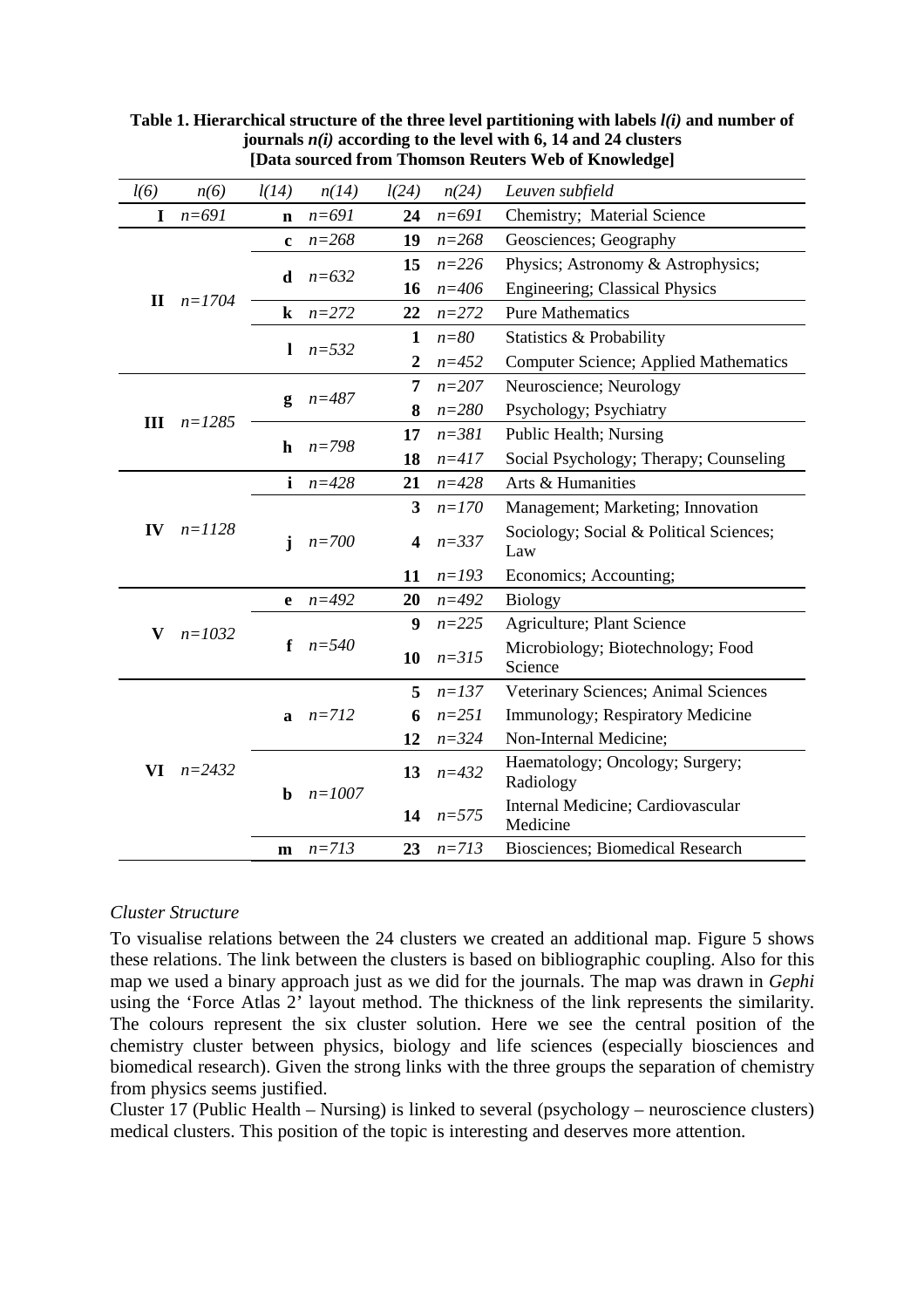#### **Table 2. Three core journals per cluster (selection does not imply any ranking) [Data sourced from Thomson Reuters Web of Knowledge]**

| $\#$           | Journal title                                                                                                                                                  | #  | Journal title                                                                                                                                                   |  |  |  |  |  |  |
|----------------|----------------------------------------------------------------------------------------------------------------------------------------------------------------|----|-----------------------------------------------------------------------------------------------------------------------------------------------------------------|--|--|--|--|--|--|
| 1              | biometrika<br>canadian journal of statistics-revue<br>canadienne de statistique<br>computational statistics                                                    | 13 | annals of surgical oncology<br>diseases of the esophagus<br>world journal of gastroenterology                                                                   |  |  |  |  |  |  |
| $\overline{2}$ | elektronika ir elektrotechnika<br>ieee transactions on industrial informatics<br>ieee transactions on systems man and<br>cybernetics part a-systems and humans | 14 | american journal of the medical sciences<br>annals of medicine<br>clinical and investigative medicine                                                           |  |  |  |  |  |  |
| 3              | california management review<br>ieee transactions on engineering management<br>journal of business research                                                    | 15 | canadian journal of physics<br>central european journal of physics<br>chinese physics letters                                                                   |  |  |  |  |  |  |
| 4              | china quarterly<br>environment and planning c-government and<br>policy<br>environmental politics                                                               | 16 | acta mechanica sinica<br>advances in engineering software<br>comptes rendus mecanique                                                                           |  |  |  |  |  |  |
| 5              | archivos de medicina veterinaria<br>arquivo brasileiro de medicina veterinaria e<br>zootecnia<br>polish journal of veterinary sciences                         | 17 | applied nursing research<br>bmc health services research<br>contemporary clinical trials                                                                        |  |  |  |  |  |  |
| 6              | clinical and vaccine immunology<br>fems immunology and medical microbiology<br>international journal of immunopathology<br>and pharmacology                    | 18 | american psychologist<br>canadian journal of behavioural science-revue<br>canadienne des sciences du comportement<br>canadian psychology-psychologie canadienne |  |  |  |  |  |  |
| 7              | annals of neurology<br>brain research<br>brain research bulletin                                                                                               | 19 | canadian journal of earth sciences<br>comptes rendus geoscience<br>earth-science reviews                                                                        |  |  |  |  |  |  |
| 8              | biological psychology<br>developmental neuropsychology<br>international journal of psychophysiology                                                            | 20 | african zoology<br>biological invasions<br>israel journal of zoology                                                                                            |  |  |  |  |  |  |
| 9              | annals of applied biology<br>botanical studies<br>journal of horticultural science &<br>biotechnology                                                          | 21 | american historical review<br>new literary history<br>critical inquiry                                                                                          |  |  |  |  |  |  |
| 10             | applied biochemistry and biotechnology<br>biotechnology and bioprocess engineering<br>engineering in life sciences                                             | 22 | archiv der mathematik<br>bulletin des sciences mathematiques<br>chinese annals of mathematics series b                                                          |  |  |  |  |  |  |
| 11             | canadian journal of economics-revue<br>canadienne d economique<br>economic inquiry<br>australian economic review                                               | 23 | acta biochimica et biophysica sinica<br>advances in experimental medicine and biology<br>biochemical and biophysical research<br>communications                 |  |  |  |  |  |  |
| 12             | journal of burn care<br>journal of dental research<br>physikalische medizin rehabilitationsmedizin<br>kurortmedizin                                            | 24 | acta chimica sinica<br>acta physico-chimica sinica<br>chemical journal of chinese universities-chinese                                                          |  |  |  |  |  |  |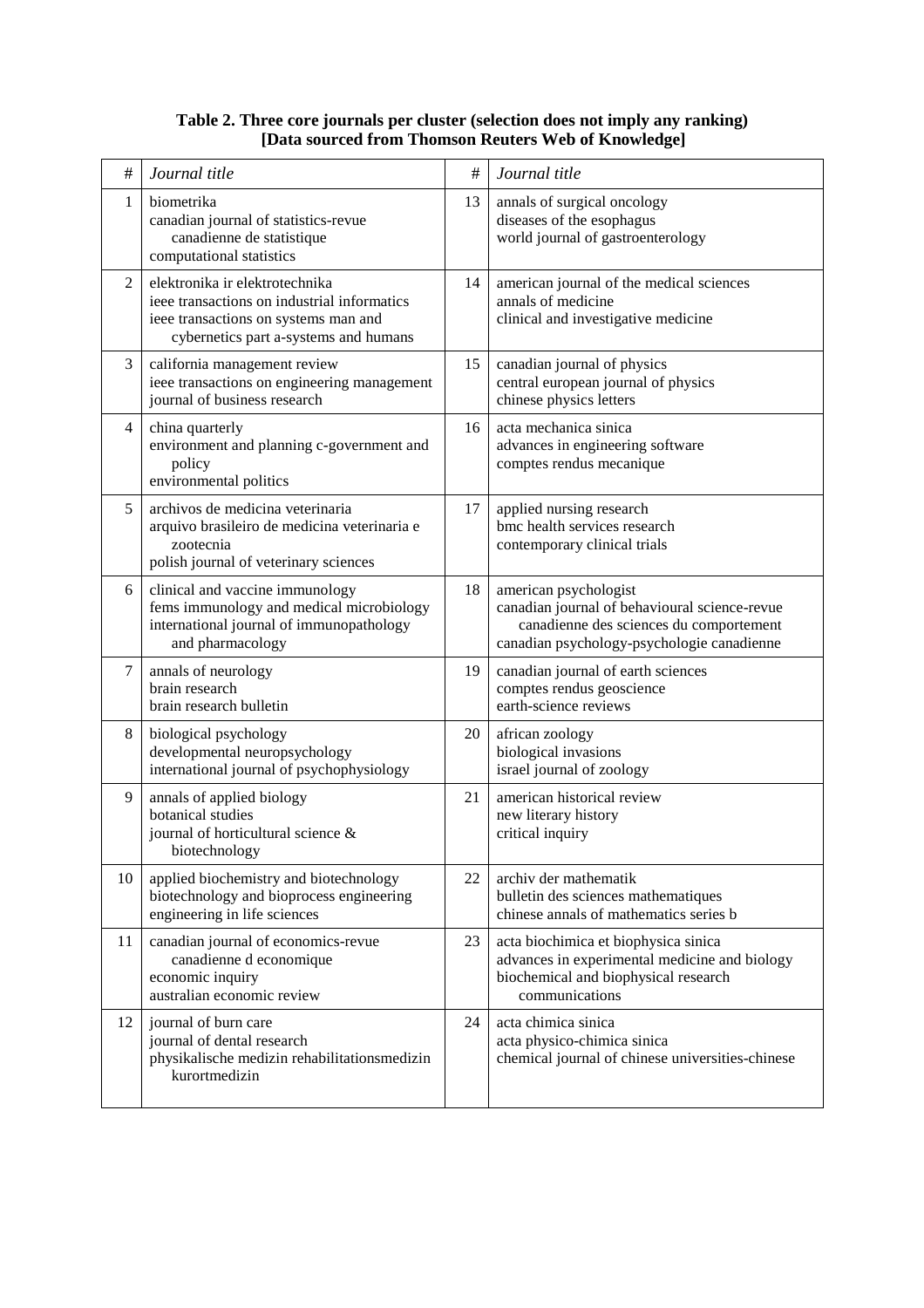

**Figure 5. Map with 24 clusters based on bibliographic coupling [Data sourced from Thomson Reuters Web of Knowledge]**

#### *Comparison with the Leuven classification system*

The partitioning in 14 clusters is suitable for comparison with the 15 main fields in the Leuven classification system. In this latter system a sixteenth field exists, namely the multidisciplinary sciences but this has been omitted from this analysis for obvious reasons. An important difference between the two systems is that the Leuven classification allows Leuven classification system. In this latter system a sixteenth field exists, namely the multidisciplinary sciences but this has been omitted from this analysis for obvious reasons.<br>An important difference between the two possible for the clustering developed in this paper. Despite these multiple assignments we used the Jaccard Index to measure the concordance between the two journal classifications. The results are presented in Table 3. For most fields a good mapping with one of the fourteen clusters can be found. Fields 'Biosciences' and 'Biomedical Research' are jointly mapped on cluster 'm' which explains the reduction by one field. But journals assigned to the field 'Non Internal Medicine Specialties' are spread across four clusters ('a', 'b', 'g', 'h') the 14-cluster solution (see column  $l(14)$  in Table 1). 'Neurosciences & Behaviour' is split into two clusters ('g' and 'h'), both these have also a link to 'Non internal medicine'. Cluster Ference between the two systems is that the Leuven classification allows<br>
ents of journals to fields. With the applied Ward methodology this is not<br>
lustering developed in this paper. Despite these multiple assignments we 'h') according to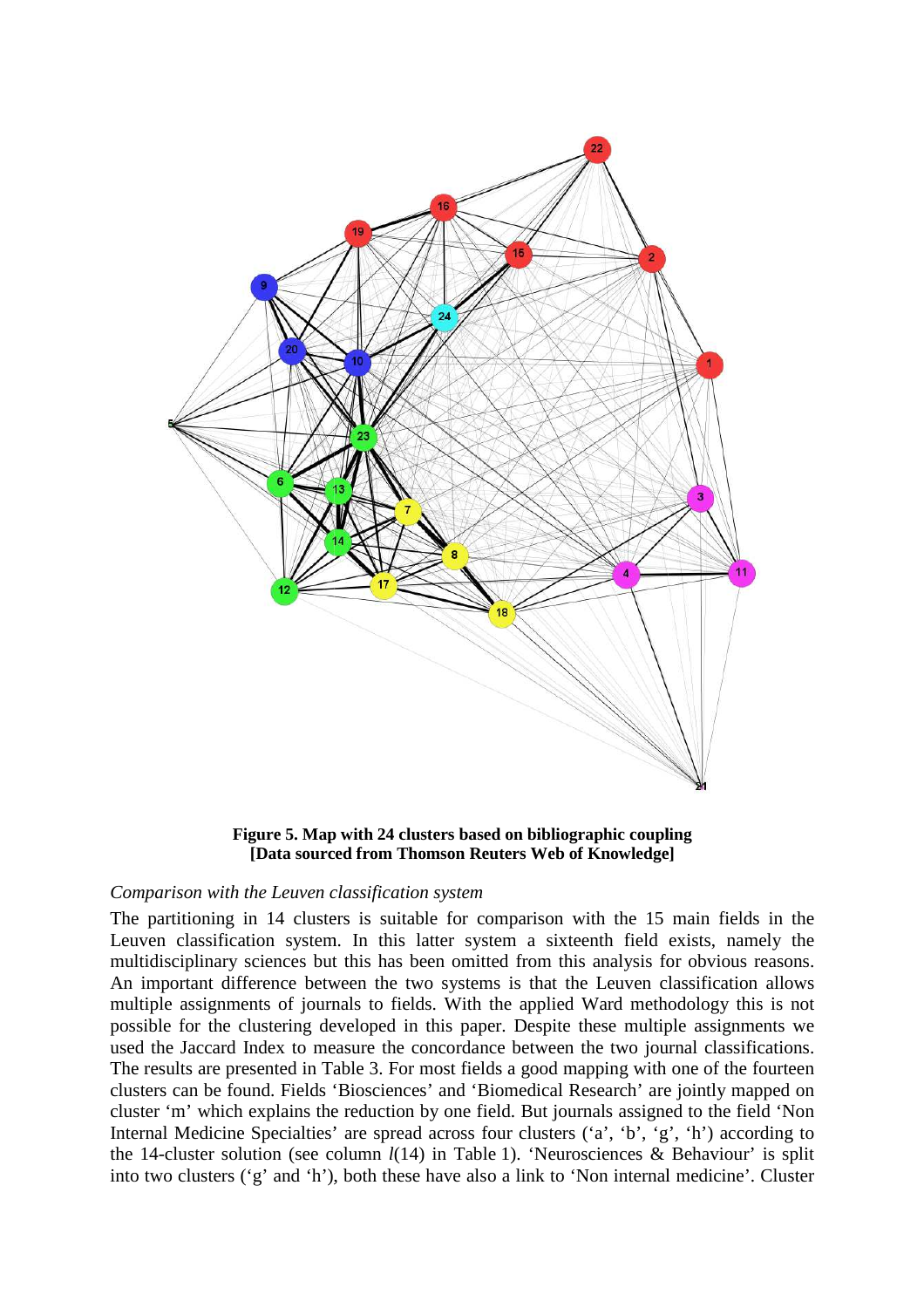'h' also has a link to social sciences. In this last cluster we see the common focus in medicine, psychology and social and community issues. Most of the journals assigned to the field 'General, Regional & Community Issues', that have no relevance to medicine or psychology, are assigned to cluster 'j'.

#### **Table 3. Concordance measured with Jaccard Index between 14 clusters and the Leuven subject classification system in 15 disciplines [Data sourced from Thomson Reuters Web of Knowledge]**



#### *Comparison with ESI*

A 24 cluster solution can be compared with the 22 categories from the classification of Thomson Reuters' Essential Science Indicators (ESI). Unlike most classification schemes, this classification system provides just like our cluster solutions a structure, where each journal is assigned to only one single category. This means that we can calculate the concordance between the two classification systems. The appendix presents the distribution of journals across both systems. Janssens et al. (2009) showed very low mean silhouette values for the ESI category system in a space with respectively textual distances, cosine similarities of cross-citation vectors and combined distances. As can be seen from the table in the Appendix the same situation occurs here as well. Also in the present study, not all clusters have a unique counterpart in the ESI classification system and vice versa (cf. Janssens et al., 2009). Notably, the ESI fields *clinical medicin*e and *engineering*, *mathematics* and *social sciences, general* are almost uniformly spread over numerous clusters.

#### **Conclusions**

The application of the second-order similarities proved to be surprisingly stable, and resulted in high-quality cluster solutions. Notably the six-cluster solution provided the best result. The number of singletons, that had to be removed, was marginal: Only ten journals representing 0.12% out of the 8282 journals had to be removed from the classification. The main advantage of this method is that clustering can be made as soon as a new database volume is available. The only issue is the lacking cluster labelling that cannot directly be obtained from the method. As a substitute, intellectual classification schemes can be used as reference system. Cluster labelling was made on the basis of the Leuven-Budapest subject-classification scheme that also allowed the comparison with the existing two-level journal classification system developed in Leuven. In all, the results have been found to provide a well-balanced hierarchical system of  $6-14-24$  clusters.

The further comparison with the 22 field classification system of the Essential Science Indicators does, however, revealed some striking deviations. These concerned, above all, the fields of clinical medicine, engineering, mathematics and the social sciences. New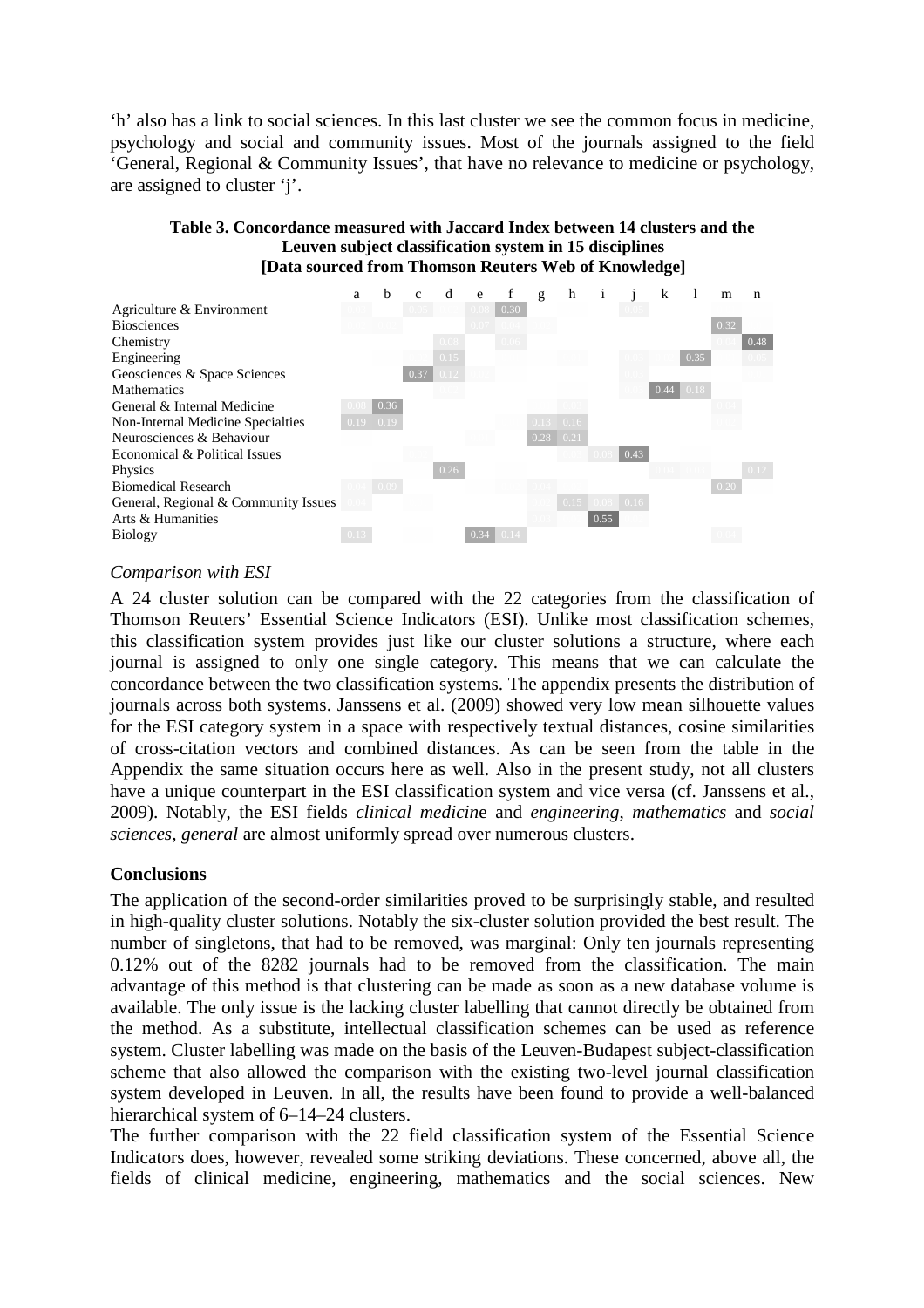developments in computer science, neuroscience and psychology as well as in public health (cf. Glänzel & Thijs, 2011) do certainly contribute to such growing deviation.

The main objective of this study was to analyse whether the proposed methodology is appropriate for multi-level journal clustering and to what extent the solutions fit in the framework of traditional subject classification. Further comparison with other solutions such as cross-citation and hybrid methods will be part of future research.

#### **Acknowledgement**

Lin Zhang acknowledges the support from the National Natural Science Foundation of China under Grant 71103064.

#### **References**

- Ahlgren, P., & Colliander, C. (2009). Document–document similarity approaches and science mapping: experimental comparison of five approaches. *Journal of Informetrics*, 3(1), 49–63.
- Bassecoulard, E. & Zitt, M., (1999). Indicators in a research institute: A multi-level classification of scientific journals. *Scientometrics*, 44(3), 323–345.
- Bastian M., Heymann S. & Jacomy M. (2009). Gephi: an open source software for exploring and manipulating networks. International AAAI Conference on Weblogs and Social Media.
- Garfield, E. (1998). *Mapping the world of science*. The 150 Anniversary Meeting of the AAAS, Philadelphia, PA, http://www.garfield.library.upenn.edu/papers/mapsciworld.html.
- Glänzel, W. & Czerwon, H.J. (1996), A new methodological approach to bibliographic coupling and its application to the national, regional and institutional level. *Scientometrics*, 37(2), 195–221.
- Glänzel, W., Schubert, A. (2003), A new classification scheme of science fields and subfields designed for scientometric evaluation purposes. *Scientometrics*, 56 (3), 357–367.
- Glänzel, W. & Thijs, B. (2011), Using 'core documents' for the representation of clusters and topics. *Scientometrics*, 88 (1), 297–309.
- Janssens, F. (2007). *Clustering of scientific fields by integrating text mining and bibliometrics*. Ph.D. Thesis, Faculty of Engineering, KU Leuven, Belgium. http://www.hdl.handle.net/1979/847
- Janssens, F., Glänzel, W. & de Moor, B. (2008), A hybrid mapping of information science. *Scientometrics*, 75(3), 607–631.
- Janssens, F., Zhang, L., De Moor, B. & Glänzel, W., (2009) Hybrid clustering for validation and improvement of subject-classification schemes. *Information Processing and Management*, 45(6), 683-702.
- Jarneving, B. (2005). *The combined application of bibliographic coupling and the complete link cluster method in bibliometric science mapping*. Ph.D. Thesis, University College of Borås/Göteborg University, Sweden.
- Leydesdorff, L. (2004), Clusters and maps of science journals based on bi-connected graphs in Journal Citation Reports. *Journal of Documentation*, 60(4), 371–427.
- Narin, F., Carpenter, M., & Nancy, C. (1972). Interrelationships of scientific journals. *Journal of the American Society for Information Science*, 23(5), 323–331.
- Narin, F. (1976), *Evaluative Bibliometrics: The Use of Publication and Citation Analysis in the Evaluation of Scientific Activity*. Computer Horizons, Inc., Washington, D.C.
- Rousseeuw, P.J. (1987). "Silhouettes: a Graphical Aid to the Interpretation and Validation of Cluster Analysis". Computational and Applied Mathematics 20: 53–65
- Sen, S.K. & Gan S.K. (1983), A mathematical extension of the idea of bibliographic coupling and its applications. *Annals of Library Science and Documentation*, 30, 78–82.
- Thijs, B., Schiebel, E., & Glänzel, W. (2013), Do second-order similarities provide added-value in a hybrid approach? *Scientometrics*, DOI 10.1007/s11192-012-0896-1, in press.
- Zhang, L., Janssens, F., Liang L.M. & Glänzel, W. (2010). Journal cross-citation analysis for validation and improvement of journal-based subject classification in bibliometric research. *Scientometrics*, 82(3), 687–706.